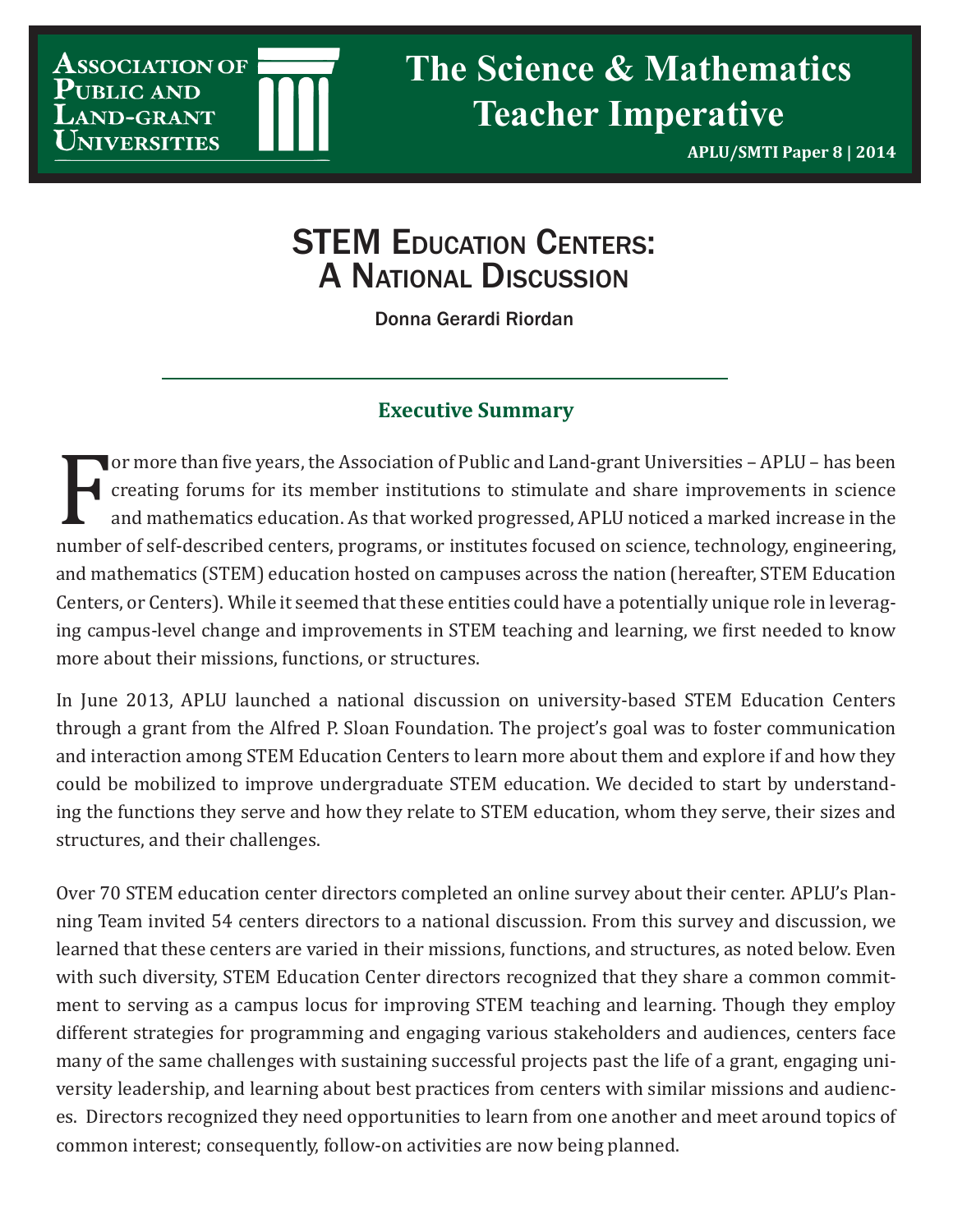From this set of 54 Centers, we gained valuable insight into their roles in STEM education, audience served, organizational structure, institutional support, and missions. The following are some highlights:

**Centers improve the recruitment, retention, and STEM learning experience of undergraduate students.** Centers improve the education of STEM undergraduates through support for faculty, new curricula, teacher preparation, and by facilitating research on teaching and learning. Centers also broaden the impact of campus research by supporting undergraduate research programs and/or outreach programming for the public or school groups within their regions. Furthermore, they have wider-scale impact through participation in national networks, convening meetings, creating online resources, and publishing their research and findings on improving STEM education.

**Centers have different structures.** Centers vary in age: the oldest was established in 1959; the newest are in the planning phases and are scheduled to launch in 2014. Nearly 65 percent are less than 10 years old. Funding for centers varies widely, and includes annual state funding, institutional support, private and federal grants, and contracts for goods and services. Centers may report to the university provost, offices of research, outreach and external affairs, or act as stand-alone units, some across multiple colleges or schools.

**Centers serve a wide range of audiences:** principal investigators with ideas and strategies to meet "broader impacts"; faculty who wish to develop cross-unit research projects or who need evaluation services for internal and external projects; K-12 students, teachers, or local citizens through outreach programs; and teachers for preparation and professional development. Centers respond to a variety of expectations by campus leadership for either internal collaboration of faculty across colleges or external partnerships as part of a vision for public or K-12 outreach. Center staffing varies widely – from small (support for 1 FTE) to very large (400 FTE at a state-funded center that serves several local schools), with wide variations in the kinds of faculty involvement and professional staff assignments.

**Centers face many challenges to maintain visibility and viability on campuses.** Institutional support varies widely (annually, and from center to center), and state funding for staff, faculty lines, and programs also varies and is insecure. They rarely have sufficient and stable funding for faculty, staff, and basic infrastructure.

**Centers also are challenged by the need to align their missions with the missions and objectives of other campus units.** They must navigate turf battles among stakeholders on campus and within local communities, while also working to maintain continuity of mission and programming in light of faculty and staff turnover. Securing adequate space on campus to ensure the right kinds of communications and collaborations within and across units is yet another challenge.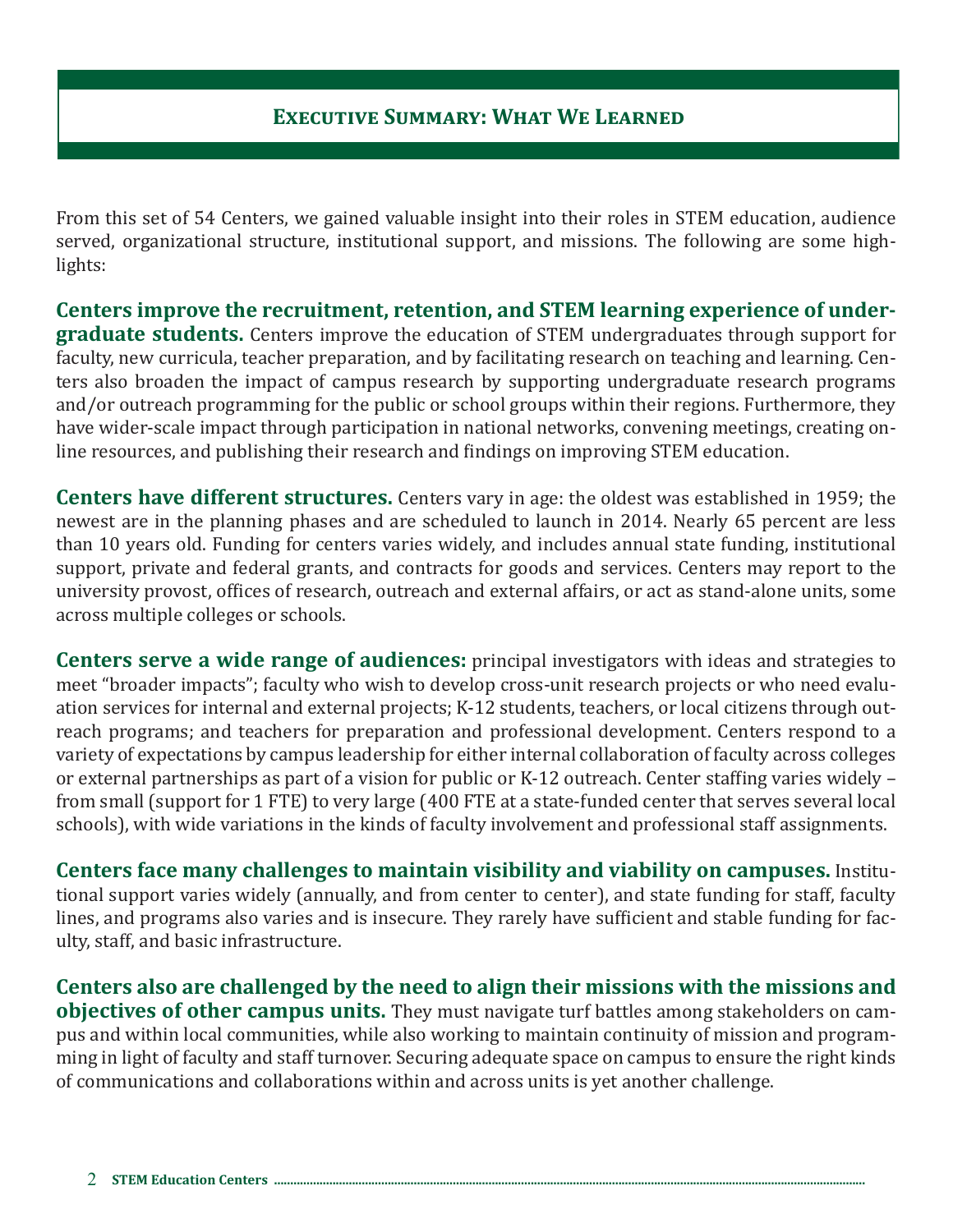# **Executive Summary Next Steps: Creating a Postsecondary STEM Education Resource Network/Coalition**

Workshop participants expressed a tremendous interest in developing a national community of STEM Education Centers and saw great opportunity in fostering lasting interactions among centers with similar interests. We concluded that the **next step is to build a community that can share ideas, practices, and resources through on-line mechanisms and convene when needed to address specific topics.**

The terms "network" or "hub" convey the intent of a new entity as one that would coordinate community-building, communications, and sharing of materials. The hub could also establish links to national efforts so that centers could translate the national STEM education agenda to local contexts. Those interactions would take several forms: developing and convening a variety of special interest groups in areas such as data needs and evaluation, professional development for centers directors and staff, and strategies to merge national policy with regional and local actions. There was a sense that online resources could be organized, analyzed, and shared among centers, and that a common classification scheme, or taxonomy for centers, would be useful to identify similar kinds of programs, interests, and structures. Furthermore, participants recognized that private or public funding would be required to launch any new network.

In future planning, we will develop activities around the following consensus ideas that emerged from the workshop:

**Build a community:** Create a network among centers to combat isolation within their own institutions and empower centers to act together in ways they could not individually.

**Share ideas, practices, and resources:** Develop mechanisms to share or prepare "white papers" that describe critical information such as the principles, values, and promising practices of STEM education centers. This will involve creating and maintaining a "clearinghouse" of common tools, data, metrics, and evaluation strategies; practices (successes and failures); and impacts of work on STEM education. Also needed are mechanisms to share research and information among like-minded centers (e.g., undergraduate, K-12, discipline-based education research, or outreach); or, creating an archive of common organizing documents, such as organizational charts, MOUs, funding strategies, and URLs. This planning will draw upon expertise, experience, and resources across centers to focus on specific issues.

**Communicate easily:** Create mechanisms for communicating and networking within the STEM education community. Initially, we would build out the existing web presence where center profiles (both existing and new) could be housed, which will enable the generation and sharing of newsletters, blogs, directories, and email lists. Additionally, we would strategically bring together like-minded individuals and centers to discuss pressing issues. Convening could occur virtually, or regionally, as part of existing conferences (e.g., discipline-based meetings), be stand-alone events focused on specific topics, or a large annual national conference with multiple strands. They could be designed to involve the diversity of centers, or specific interest groups, such as K-12, outreach, discipline based education research, or undergraduate transformation.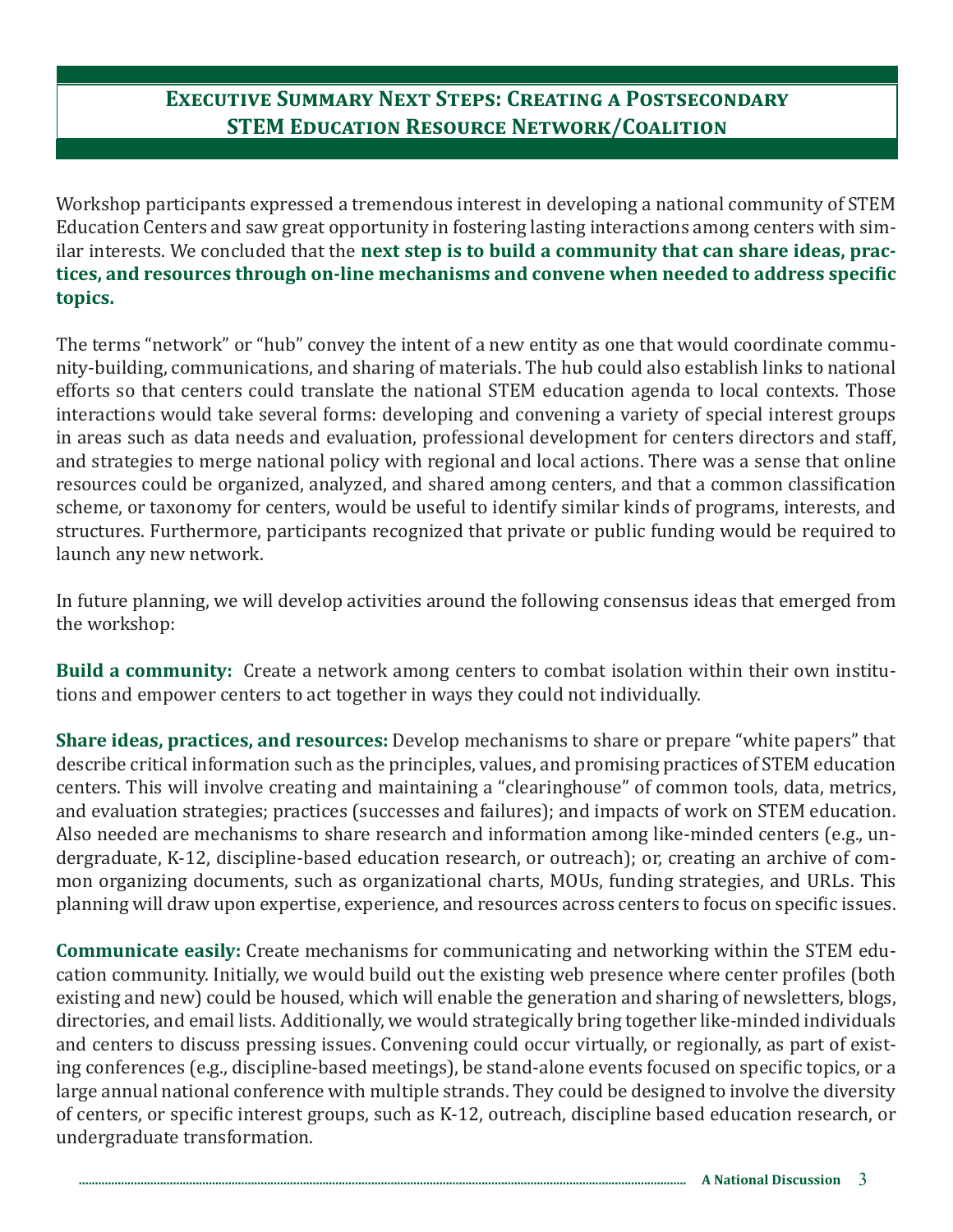## **The Full Report: Project Design, Outcomes, and Next Steps**

#### **Overview**

For more than five years, the Association of Public and Land-grant Universities – APLU – has created forums for its member institutions to stimulate, bolster, and share improvements in science and mathematics education. As that work has progressed, APLU has observed a marked increase in the number of self-described centers, programs, or institutes focused on science, technology, engineering, mathematics (STEM) education on campuses across the nation (hereafter, STEM Education Centers, or Centers). While it seemed that these entities could have a role – and potentially a unique role – in leveraging campus-level change and improvements in STEM teaching and learning, we first needed to know more about their missions, functions, or structures.

In June 2013, APLU launched a national discussion on university-based STEM Education Centers through a generous grant from the Alfred P. Sloan Foundation. Led by the STEM Education Center Planning Team, its goals were to foster communication and interaction among STEM education centers and to enhance the capacity of these centers to support effective undergraduate education.

Specifically, the project sought to:

- Better understand and document the breadth of programs that support evidence-based practices in undergraduate STEM education;
- Identify commonalities and variations among such centers; and
- Begin to build a national network among such centers.

APLU recognized that the term STEM Education Centers would not fit all entities, but as an organizing construct, it would provide a useful framework to launch a much-needed conversation. We found that centers appear to incorporate a large range of research, outreach

and training functions, and activities related to the transformation of undergraduate teaching and learning of STEM disciplines. We also found that centers were emerging as a vehicle for addressing national priorities regarding STEM education. Furthermore, APLU engaged university-based centers first –rather than centers housed outside of academe – since universities (with undergraduate education at their core) could catalyze a broad national STEM education transformation, including research on multi-level teaching and learning STEM disciplines.

This report summarizes the project's work: the results of information gathering during the summer and discussions at the workshop held in St. Louis in September 2013. It also includes preliminary plans for next steps. Additional information about the project is found in the Appendixes. Appendix A describes the project's planning, process, and survey; Appendix B is the preliminary classification scheme for STEM Education Centers; Appendix C is the workshop's agenda.

## **Project Design**

To meet our objectives, the planning team created an online process to collect detailed descriptions of STEM Education Centers, and organized a 1.5 day workshop attended by center directors entitled, "Towards a National Network of University-based STEM Education Centers." We surveyed 70+ STEM education centers in the US and invited 54 of those center directors to a national discussion. We created a technology infrastructure that showcases programs as "profiles." From this survey and discussion, we learned that these centers are varied in their missions, functions, and structures. Yet even in light of the diverse approaches, STEM Education Center directors recognized the need for opportunities to learn from one another and create a common language to describe and talk about what centers do.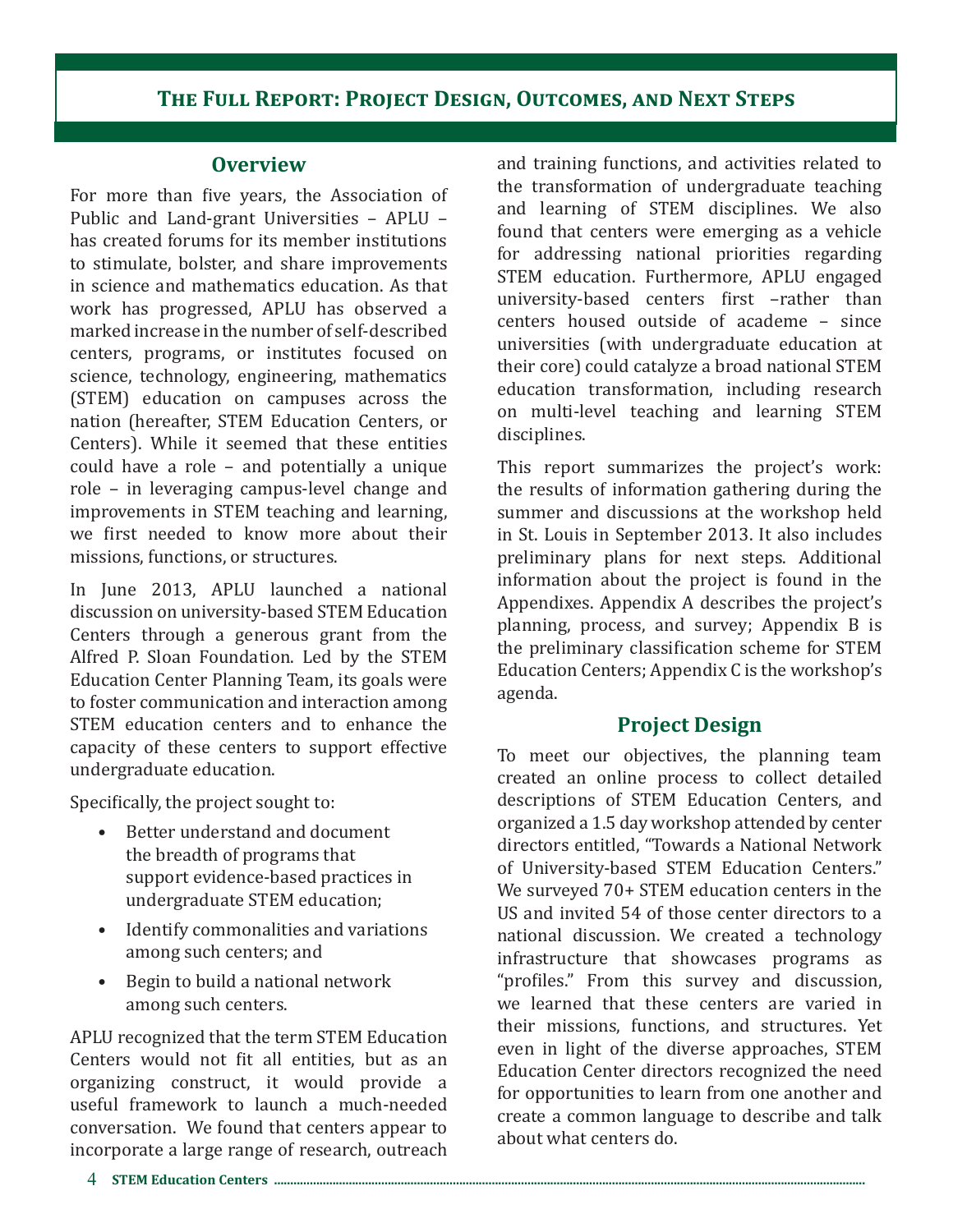## **Outcomes**

#### **What functions do STEM Education Centers perform?**

Detailed information about 54 centers gathered in our survey during the summer of 2013 reveals a diversity of visions, missions and functions for centers. For more information about the range of approaches used among centers, visit the STEM Education Center website http://serc.carleton. edu/StemEdCenters/profiles.html.

#### **STEM Education Centers:**

#### **Improve the STEM learning experience of students on campus by providing:**

- a campus or STEM community focused on improved STEM teaching and learning
- faculty development opportunities including learning communities that draw from across departments, seminars, book groups, workshops, and courses
- curricular innovation including curriculum development grants
- curriculum/learning opportunities across departments
- instruction on teaching to teaching assistants
- support for student populations including those underrepresented in the sciences
- STEM-wide programming (e.g. undergraduate research programs, involvement in K-12 education)
- support for faculty to obtain external funding for education and curriculum projects
- sharing of ideas on STEM education from the external STEM education community into the campus community
- capacity to evaluate programs and assess learning on campus through research, expertise, instrument development, or coordination of campus activities
- advanced study and degrees in science education for faculty

#### **Improve the flow of students into STEM undergraduate programs, including students from underrepresented groups by offering:**

- high school to postsecondary "bridge" programs
- school year and summer programs for K-12 students
- support faculty to obtain external funding for K-12 outreach projects

#### **Improve the preparation of students for STEM undergraduate education offering:**

- teacher preparation degree programs
- teacher professional development programs
- support for faculty to obtain external funding for K-12 teacher education projects
- research on teacher preparation and K-12 student learning
- capacity to evaluate programs and assess learning on campus through research or implementation programs in collaboration with school systems
- K-12 curriculum development
- on-site research, curriculum assessment, and program evaluation
- programming for K-12 students (in and out of school)
- coordination of participation of undergraduates in K-12 programming

## **Expand the understanding of teaching and learning through:**

- research programs including graduate programs with foci on K-12, undergraduate, and free-choice learning
- research and scholarship on teaching/ learning
- support for faculty to obtain external funding for educational research projects through grant seeking and grant writing
- develop cross-unit research projects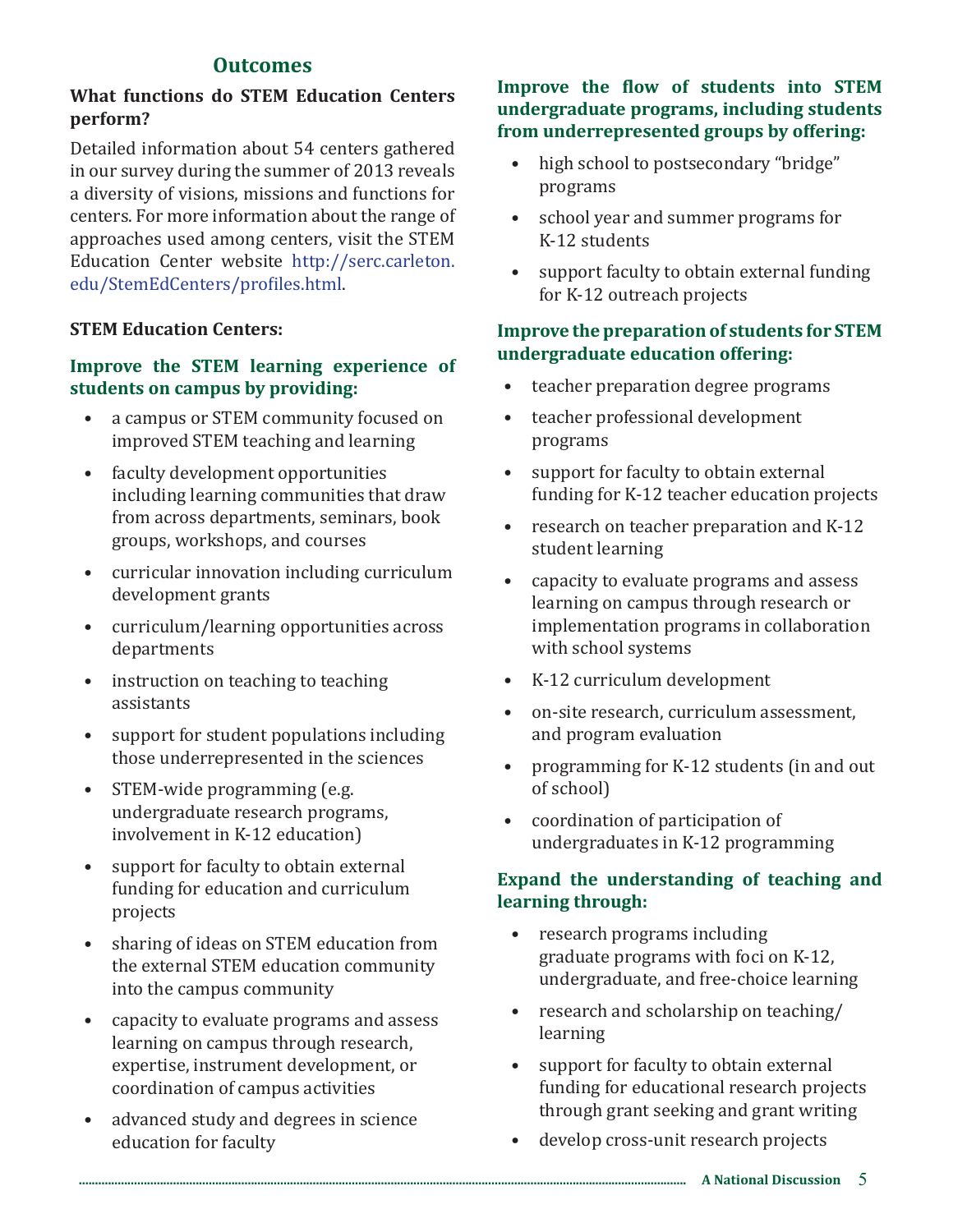#### **Broaden the impact of campus research by supporting:**

- outreach programming for the public or school groups
- faculty to obtain external funding for outreach projects
- activities that enhance the broader impact of campus research
- undergraduate research programs

## **Support national scale improvement in STEM education through:**

- participation in a national community engaged in improving STEM education
- bringing research and experience from campus to a larger community engaged in improving STEM
- hosting national conferences, workshops, and events
- creating online resources
- publications
- leading or participating in state-wide or national networks or projects
- state and federal advocacy to inform education policy issues

## **How are STEM Education Centers structured?**

STEM Centers are organized in many different ways, with varying missions and audiences. For example, centers vary in age. The oldest was established in 1959 (and is currently re-defining its mission); the newest are in the planning phases and are scheduled to launch in 2014. Nearly 65 percent have been in existence for less than ten years. Funding for centers varies widely: it includes annual state funding, institutional support, private and federal grants, and contracts for goods and services.

Centers are distributed in many locations across campus. Some report to the campus provost, offices of research, or outreach and external affairs. Some are stand-alone units while others work across multiple colleges or schools. Still others are discrete programs within single colleges of education, arts and sciences, or engineering, or they are embedded as a special focus area within campus-wide centers for teaching and learning. Center staffing varies widely – from tiny (support for 1 FTE) to very large (400 FTE at a state-funded center that serves several local schools). Centers involve professional<br>administrators and researchers, postdocs, and researchers, postdocs, graduate and undergraduate student workers, and local teachers. And many units support parttime faculty positions through various kinds of affiliation agreements.

# **What challenges do STEM Education Centers face?**

Despite all of the functions that STEM education centers perform, they face many challenges to maintain visibility and viability on campuses. Below is a summary of significant challenges as reported in the survey, grouped into four<br>interrelated categories: funding. aligning interrelated missions, space, and culture.

## *Funding*

Centers rarely have sufficient, secure, and ongoing funding for faculty, staff, and basic infrastructure. Institutional support varies widely by year and by center, and state funding for staff, faculty lines, and programs also varies and is insecure. Centers rarely have dedicated institutional funding and must balance a need for external funding from private and federal sources that will provide stability to run ongoing, successful models and opportunity for new ideas and innovations.

## *Aligning Missions*

Centers are challenged by the need to align their own mission with the missions and objectives of different units. They must navigate turf battles among various stakeholders on campus and within communities, while also working to maintain continuity of mission and programming due to faculty and staff turnover. Centers must simultaneously maintain a clear purpose and transparent collaborations and partnerships within the campus community.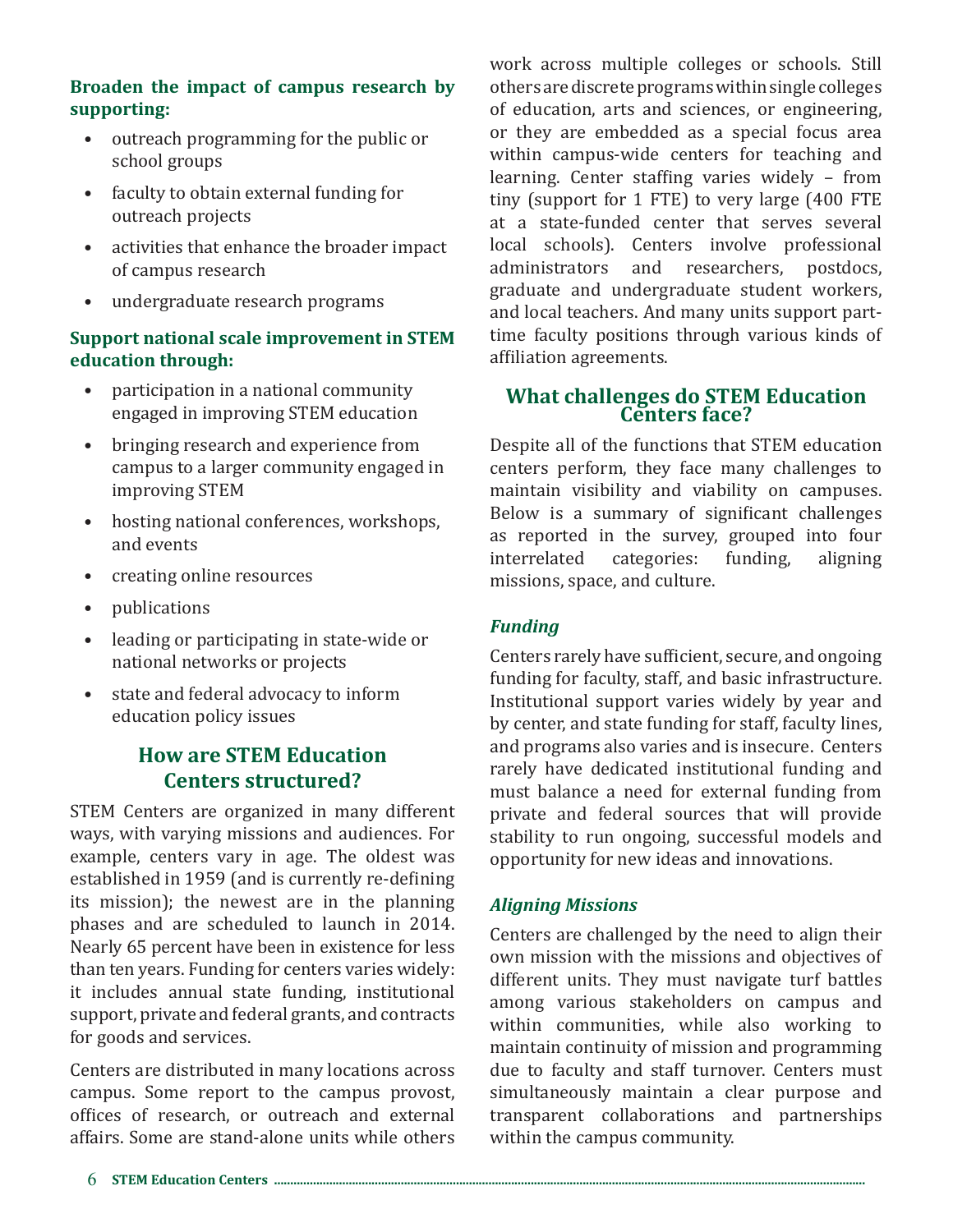#### *Space*

Securing adequate space is also a challenge. This includes an appropriate physical location on campus that ensures communications and collaborations within and across units. Centers often compete with other units for valuable space. They are devising ways to advocate for space by creating and supporting incentives (e.g., funding) for ongoing commitments for faculty, professional staff, collaborators (on- and off-campus), and cross-unit (school/college) projects.

#### *Culture Change*

Centers are places where, optimally, links are forged between research about teaching and learning and faculty practice/institutional change. However, centers confront institutional and individual opposition to cultural change, along with narrow views among faculty about instructional responsibility. Changing that mindset is difficult at best and incentives to secure faculty buy-in are necessary for broad-based reform of undergraduate STEM. In addition, centers need better assessment models, student outcome baseline data, and measurement tools to provide the coordination and organization required to achieve institutionwide change.

#### **Creating a common language to describe STEM Education Centers**

In light of the diversity among STEM Education Centers, the planning committee realized the importance of developing a common language to allow this group to identify others with shared interests and to communicate effectively with each other. As a result, we discussed how that information might be gathered, organized, analyzed, and used and decided to include a discussion of common language into the workshop agenda.

We also realized that many challenges exist, including the dynamic nature of centers' creation and evolution and the need to maintain a balance between complete and consistent data. The tension between the desire for a sophisticated coding system that would increase consistency but which also could fail to capture innovations became apparent. Furthermore, we wondered about the ultimate utility of such a scheme. Would it really be important to know the structures and functions of centers in great detail?

While planning the workshop, we tested these ideas by using survey data to explore what should or could be included in a classification scheme or taxonomy, and how key data would be captured and represented. Appendix B details the initial classification scheme discussed during the workshop. Key elements of the classification scheme include:

> Section 1: Institution/Center Identification Section 2: Institutional Characteristics (from IPEDS) Section 3: Center Structure Section 4: Audiences Addressed Section 5: Vision or Goals of Center Section 6: Center Mechanisms Section 7: Center Successes and Metrics Section 8: Challenges Section 9: Funding

Workshop attendees were of two minds about the utility of such a taxonomy. Some argued common descriptions and characterizations of work would enable center directors and staff to identify resources and colleagues and provide a sense of where one's center fits within the larger network. Others felt that current centers were already a loose network of campus hubs involved in related activities across projects from research to implementation in addition to various kinds of internal and external collaborations. Therefore, a taxonomy would enable the capture of descriptions of the full spectrum of activities.

The group also acknowledged an important absence of clear definitions or core principles for what is meant by STEM Center, STEM education, STEM learning, and STEM literacy, thus creating a barrier to more communication and collaboration among campuses and programs. We recognized that there was little alignment between a center's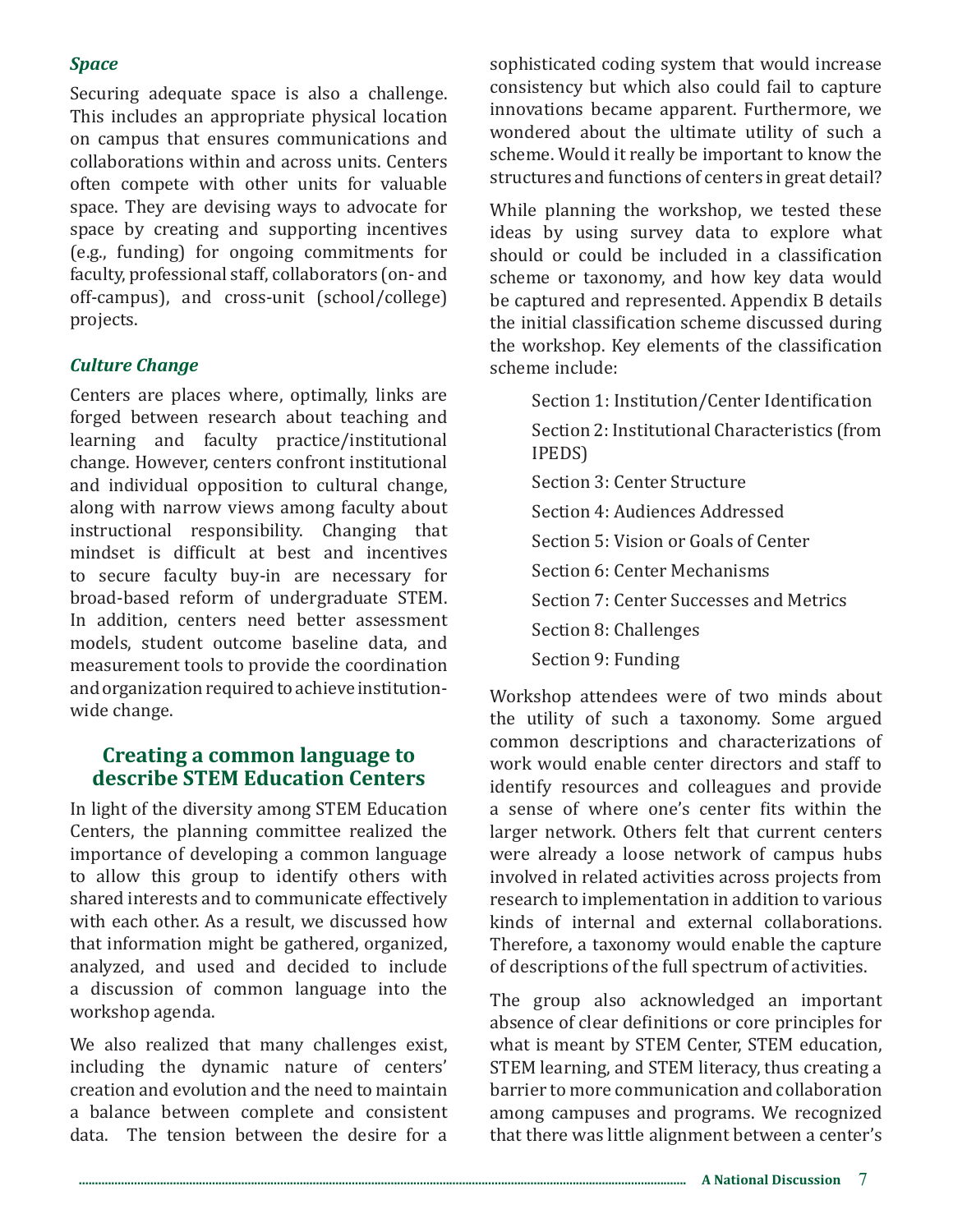work and national goals (e.g., those identified by the President's Council of Advisors on Science and Technology) and a lack of inclusion of two-year colleges or workforce development concerns.

Furthermore, the term "STEM Education Center" may not define the locus of interest that brings a group of faculty or staff together and provides coherence around a common vision or mission. In some institutions, STEM educationrelated work, especially around teaching and learning, is situated in non-STEM centers such as centers for teaching and learning or learning excellence or in advanced technology education units for technology activities. Those that are in the colleges of education have a different approach or outlook on teaching and learning and delivery models than those in colleges of arts and sciences. Moreover, the concept of diversity would need to be expanded beyond the traditional connotation (i.e., minorities and non-traditional) to include physical and learning challenges.

While no definitive decision about a future taxonomy was made, there was broad agreement about the need to document and explore the wide range of approaches centers use to design new centers and to build community and collaborations.

## **Next Steps: Creating a "Postsecondary STEM Education Resource Network/Coalition"**

At the workshop, the group brainstormed about possible next steps that include creating a mechanism for university-based STEM education centers to communicate and collaborate and identifying what would need to be done and by whom. After a wide-ranging discussion, there was convergence around an idea for future action: **Create a mechanism to build a community that can share ideas, practices, and resources; communicate easily and regularly around topics of common interest; and convene when needed to address specific topics.**

Workshop participants recognized that

common communications may be difficult due to the diversity of approaches to STEM education centers and their differing priorities and approaches to STEM education. However, there is tremendous opportunity in sharing information and thus a strong interest in enabling ongoing interactions among those with similar interests. Those interactions could take several forms depending on needs and special interests. The terms "network" or "hub" were used often to describe the intent of the entity as one that would coordinate community building, communications, sharing of materials, establish links to national efforts, and translate the national agenda to local contexts. Any organizational structure would need to include a way to ensure that common (or special) interest groups could be convened around issues such as data needs and evaluation, professional development for center directors and staff, strategies to merge national policy with regional and local action, urban K-12 issues, K-12 and undergraduate engineering education, or integrated STEM education. Furthermore, participants recognized that private or public funding would be required to launch any new network.

The consensus of the workshop's discussions revealed that:

#### **Building a community means…**

- **• Create a network** among centers to combat their isolation within their own institutions. This network could include professional development of center leaders and staff, such as exchange programs of "visiting scholars" between centers that would focus on collaboration and learning.
- **• Work together** to build on what others (including other groups) have done, are doing, or are planning to do.
- **• Identify others** with whom to explore ways to instigate, motivate, and support change within higher education institutions.
- **• Mobilize collective action** around issues such as requesting institutional leadership and support and faculty engagement in STEM educational transformation. (In the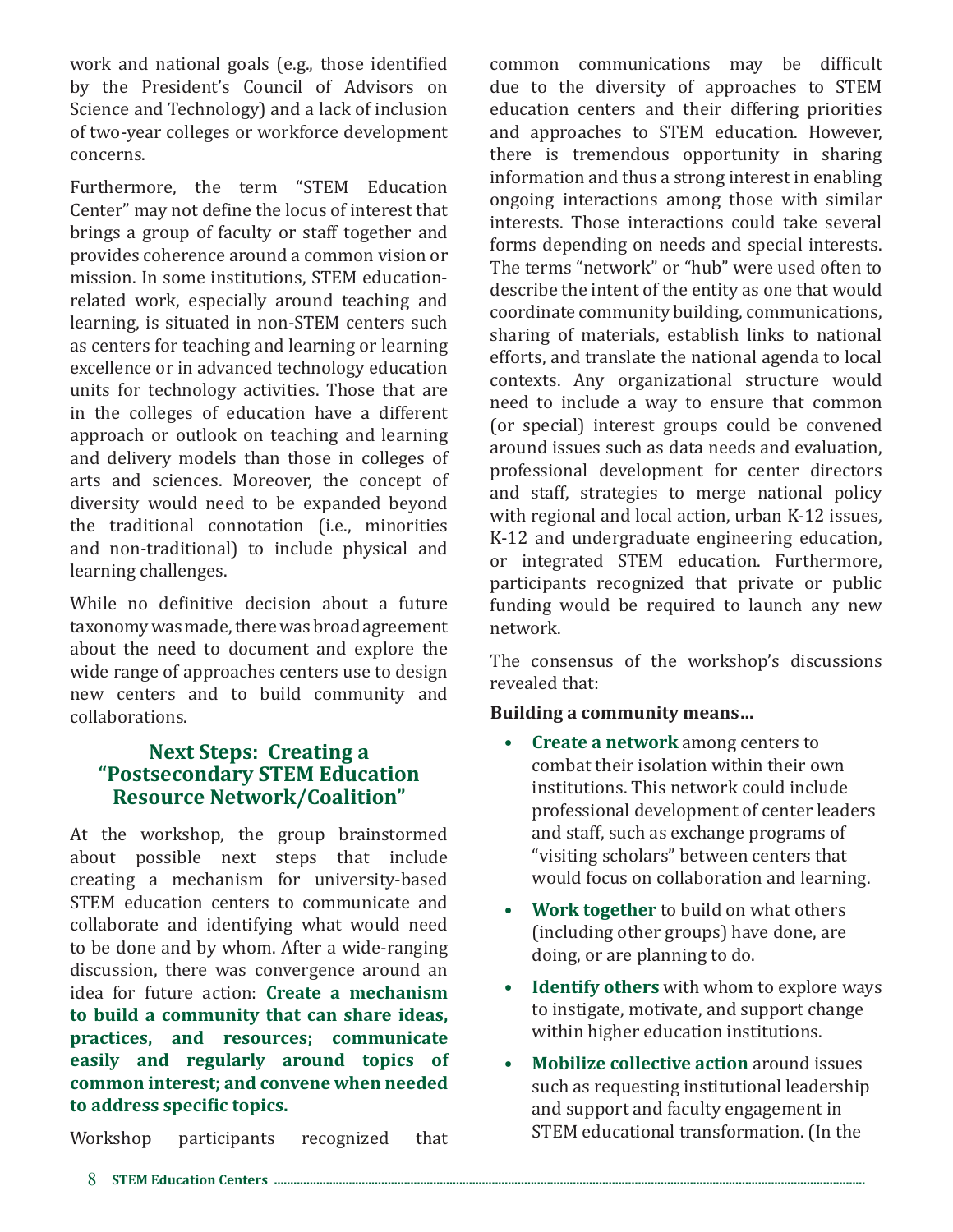interim, APLU can play this role, as it has with SMTI and the MTE-Partnership.)

- **• Empower centers to act together** in ways they could not individually, and thus increase the value of centers in their own institutions and regions. For example, a community of centers or programs could mobilize around national and state-level policy changes in education and advocacy within professional associations such as APLU and AAU and regionally for local/ regional impacts on STEM education.
- **• Integrate a policy component** to enable two-way sharing of information and concerns between the local/regional and state/national arenas.

#### **Sharing ideas, practices and resources means…**

- **• Develop** a mechanism to share or prepare white papers that describe critical information such as the principles, values, and promising practices of STEM education centers, and common data, metrics, and evaluation strategies, tools and resources.
- **• Organize** a way to share tools, practices (successes and failures), and impacts of work on STEM education, perhaps through a clearinghouse.
- **• Share** research and information among like-minded or similar focused centers. (e.g., undergraduate, K-12, disciplinebased education research (DBER) or outreach)
- **• Create** an archive of common organizing documents, such as organizational charts, MOUs, funding strategies, and URLs.
- **• Draw** on expertise, experience, and resources across centers, focus on specific issues. (e.g., working with faculty on undergraduate teaching; implementing multi-dimensional programs to recruit and combat barriers to students staying in STEM and being successful; and college and career readiness)
- **• Put together** a model workshop for experienced people to come together to collect tips/knowledge from others.
- **• Offer** professional development, consultation services, and mentoring for directors starting new centers.

#### **Communicating easily and readily means…**

- Create an online presence that would enable the generation and sharing of newsletters, blogs, directories, and email lists.
- Create a web presence where center profiles could be housed, and thus build on the current set of 54 profiles.
- Build an online tool for communication and networking within the STEM education community that includes a paid time commitment to maintain it and ensure its timeliness, relevance, and usefulness.
- Develop a speakers' bureau of innovators who could be invited to visit and speak at centers and invite regional centers to attend. Such a strategy could be used to promote friendly competition among different groups.

#### **Convening means…**

- Strategically convene like-minded individuals and centers around pressing issues. Such convening could occur regionally, as part of existing conferences (for example, discipline-based meetings), be stand-alone events focused on specific topics, or a large annual national conference with multiple strands. They could be designed to involve the diversity of centers, or specific interest groups, such as K-12, outreach, DBER, or transforming undergraduate STEM education.
- Organize face-to-face or virtual conferences and meetings of various special interest groups that could take various forms. For example, a group of visiting faculty, supported through a collaborative grant involving multiple institutions, could meet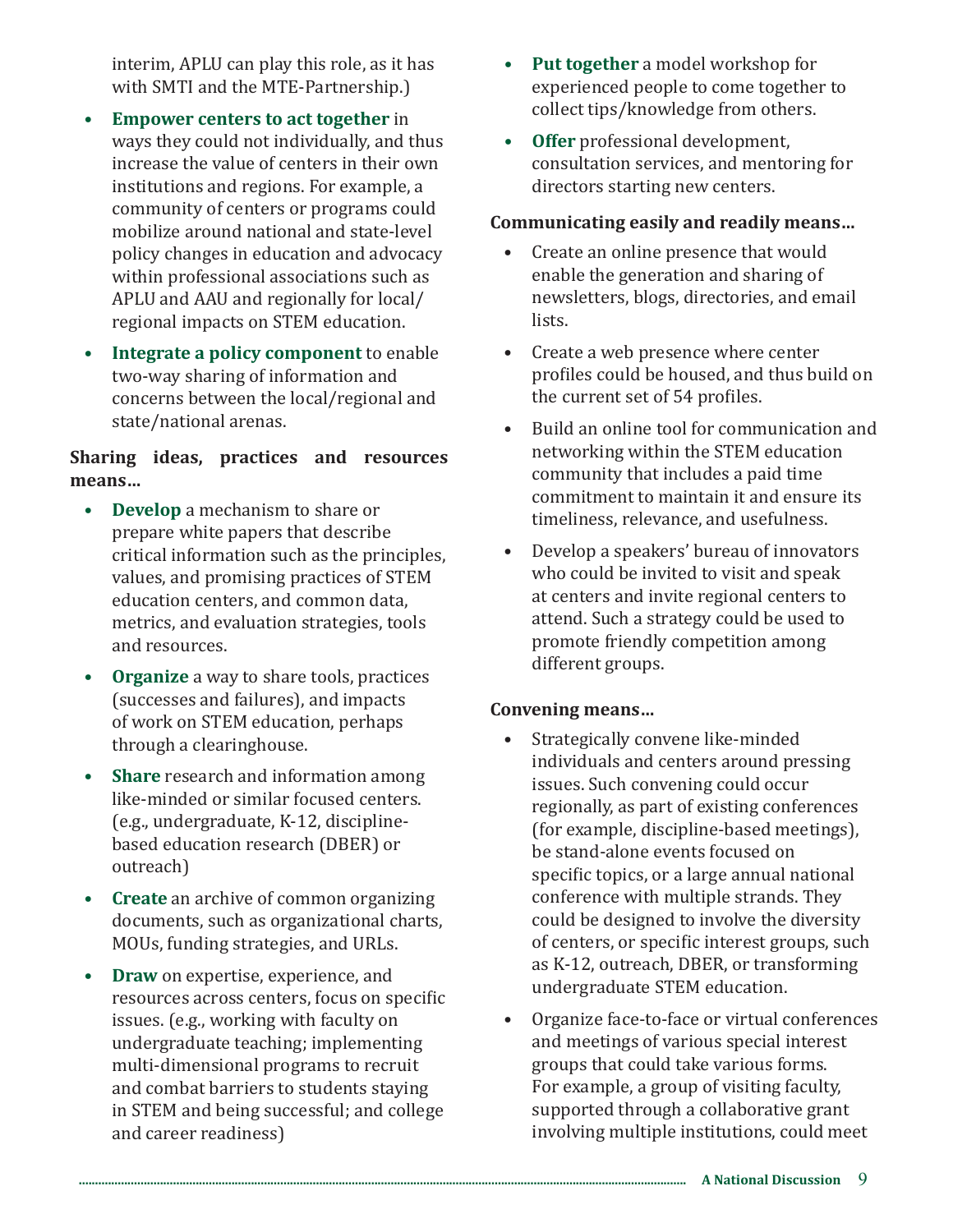for a period of time (say 3-14 days) to work on specific issues, and develop new ideas, programs, and grant proposals. Or, building on the model developed in the biology community through the "Vision and Change" program, STEM centers could link initiatives and perspectives, and convene a group of faculty in another discipline. Each model project could produce 10-minute videos of the project with a written summary. "Visiting scholars" share reflections to be coupled with videos, to be hosted on a virtual library site to help further spread the models. The videos can help share the vision with colleagues from the home campus to help convey the ideas and promote participation in implementation.

During the next several months, APLU will build on the findings of this project and plan next steps to continue the national discussion and seek ways to build a Postsecondary STEM Education Resource Network/Coalition. In the meantime, profiles of STEM Education Centers and other project work can be found online at http://serc. carleton.edu/StemEdCenters/index.html.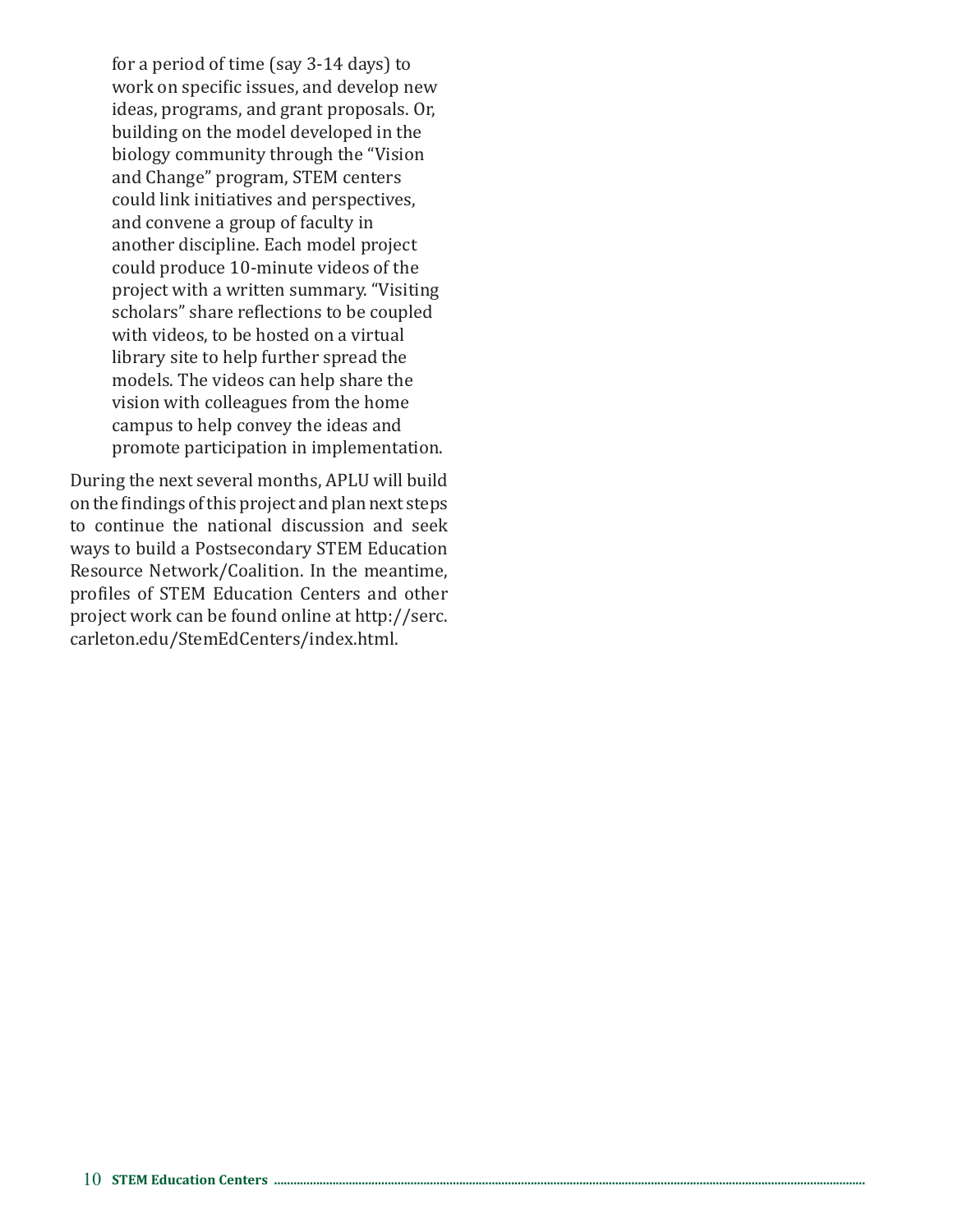# **Appendix A Project Planning, Process, Survey**

In June 2013, the Association of Public and Land-grant Universities (APLU) launched a national discussion on university-based STEM Education Centers through a grant from the Alfred P. Sloan Foundation. The project's goal was to foster communication and interaction among STEM Education Centers to enhance their capacity to support effective undergraduate science, technology, engineering, and mathematics education.

The project ran from May through October 2013. We convened a planning committee, created a robust process that involved a survey and online content management system to gather and organize information about a set of STEM education centers, and organized a 1.5 day workshop in September attended by center directors entitled, "Towards a National Network of University-based STEM Education Centers."

More than 150 "centers" in STEM education with various structures and functions exist today. This project initially intended to focus on centers that are discrete campus units with research and faculty activities that focus on the transformation of undergraduate teaching and learning of STEM disciplines. APLU believes that this subset of centers is a critically important group to engage initially, since universities (with undergraduate education at their core) will potentially serve as the catalysts for broader national educational transformation in STEM, including research on teaching and learning STEM disciplines at all levels. As we began to actively collect information, we realized that this narrow focus would limit our ability to learn from a wider range of centers, so we broadened the types of university-based centers invited to participate.

Specifically, our project sought to survey the landscape of STEM education centers in order to:

better understand and document the breadth of programs that support evidencebased practices in undergraduate STEM education;

identify commonalities and variations among such centers; and

• begin to build a national network among such centers.

We launched our project by inviting STEM Education Centers to participate in this national discussion by joining our online list for future communications, hosted by Carleton College's Science Education Resource Center, or SERC. We had an overwhelmingly positive response to our initial invitation to approximately 150 centers.

Next, we invited centers to take a survey to gather information to create a preliminary taxonomy of center functions (e.g., the problems or issues the centers were established to address and how they are being addressed) and structures (e.g., how they were established; their mechanisms for working across campus and other organizations). The survey questions are included in Box 1.

Simultaneously we created a technology infrastructure to showcase programs as "profiles." Seventy-eight centers responded by starting to fill out surveys, and a total of 54 centers completed the survey. That information was used to showcase them on a STEM Education Centers website at http://serc.carleton.edu/ StemEdCenters/profiles.html.

Also as part of the survey, we asked if center directors would be interested in attending a 1.5 day workshop on September 15-16 in St. Louis. Again, the response was overwhelming, with more than 45 centers wanting to attend this exploratory workshop. (We originally planned for 20-25.)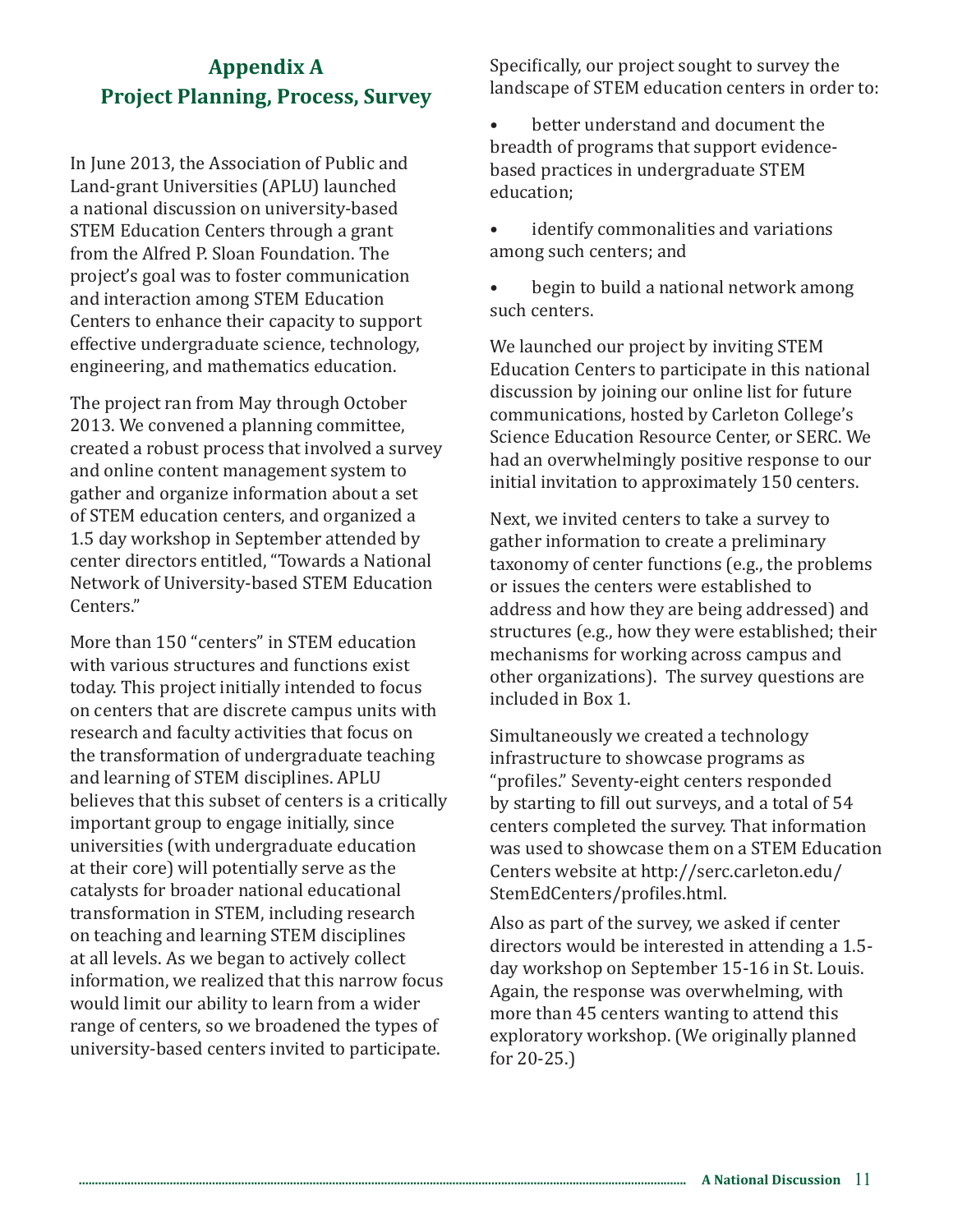## Box 1: STEM Education Center Profile Survey

Responding to this survey should take approximately 1 hour, and we predict that most of the requested information can be derived from existing materials. There is no save button for this form. However, you can submit your answers at any point, even if they are incomplete and they will be turned into a webpage that you will be able to edit and add to later on. The webpage will not be made public without permission.

Responding to this survey will result in a direct, near-term benefit to your center: the information you provide will be used to create a public profile page for your center and to inform the development of a taxonomy of STEM centers. So far, center directors have commented that filling out this survey has been a useful exercise that supplements their existing documentation.

We appreciate your participation, and look forward to exploring with you the creation of networked community of STEM Education Centers with you.

Public Information: Information gathered in this section will be included in your Center's public profile page.

- 1. Center/Program Director Name
- 2. Center/Program Director Email
- 3. Name of person responding to survey (if different than above).
- 4. Email of person responding to survey (if different than above)
- 5. Center/Program Name
- 6. Center URL (please include the http://)
- 7. Institution
- 8. Department or Administrative Unit (if applicable)
- 9. Year the Center/Program was established
- 10. Vision or Goals Statement for the Center/Program

11. Please provide a one sentence summary of your Center and its vision or primary mission.

12. Briefly (1-2 paragraphs) describe your Center's structure and size. For example, is it an independent unit or is it a unit within another center? Is internal and/or external collaboration expected? Is it run by faculty or administrators? What is the size of the staff in FTE? What kinds of faculty, staff, and research positions exist?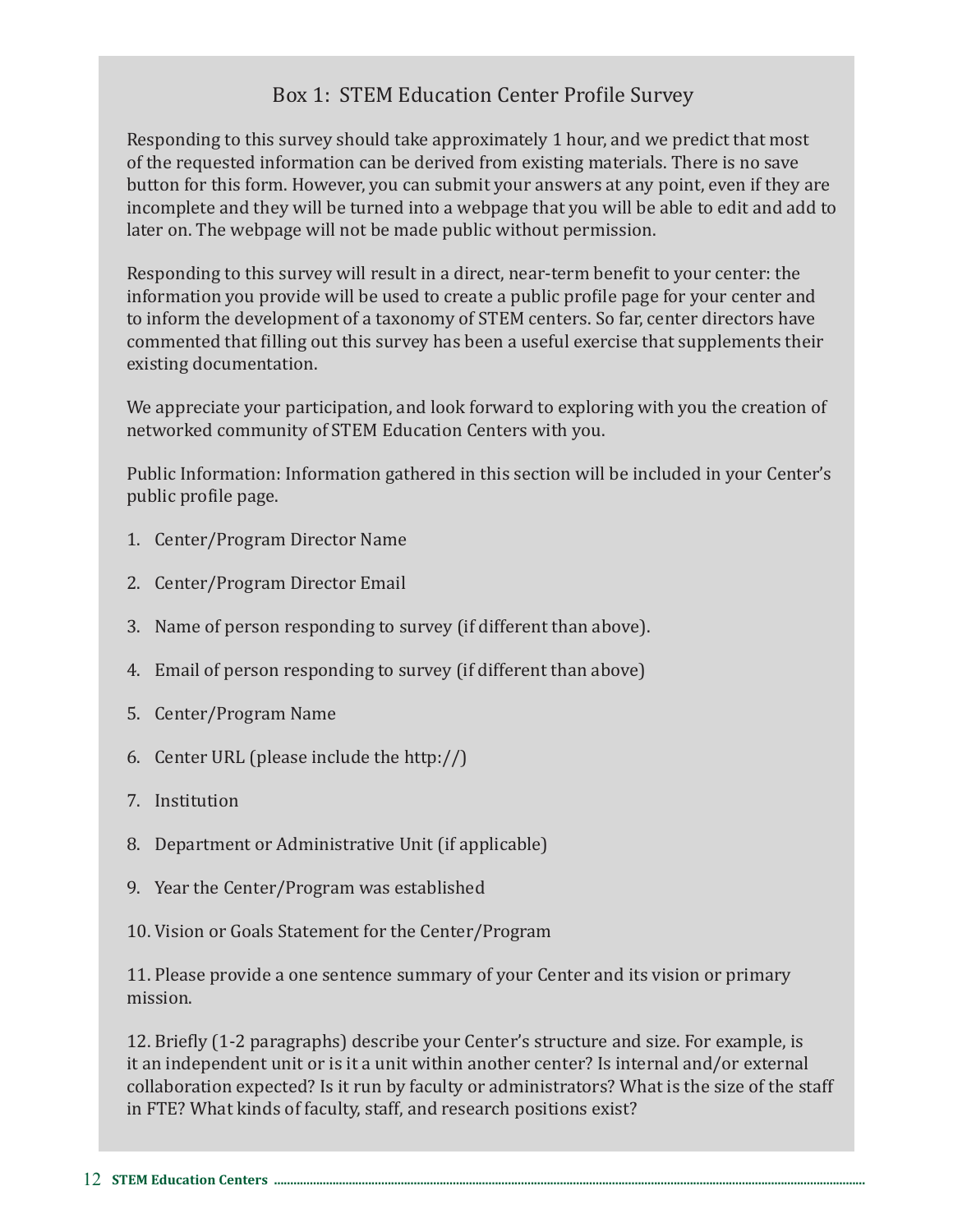13. Describe your programming in 1-2 paragraphs, emphasizing your most successful or wide reaching programs. Please include information on the audience you work with directly and the size of that audience (faculty, STEM faculty, a particular curricular initiative, students, K-12 teachers etc.).

14. Describe in a paragraph your biggest success(es) including information on the nature of the impact, the scope of the impact (who, how many were impacted). Please provide some information on how the impact was documented.

15. What structural or programmatic elements have contributed to your center's success? (e.g., location on campus or within program, administrative support in form of W, campus culture that values X, funding for Y, long history with time to establish Z).

#### Private Information

1. The responses to these questions will not be made part of your Center's public profile. They will only be used internally as we work towards creating a national STEM Education Center network.

2. What are the biggest challenges to the success of your programming?

3. What are the Center/Program's primary sources of funding (institutional funds, federal and/or private grants or contracts, user fees)?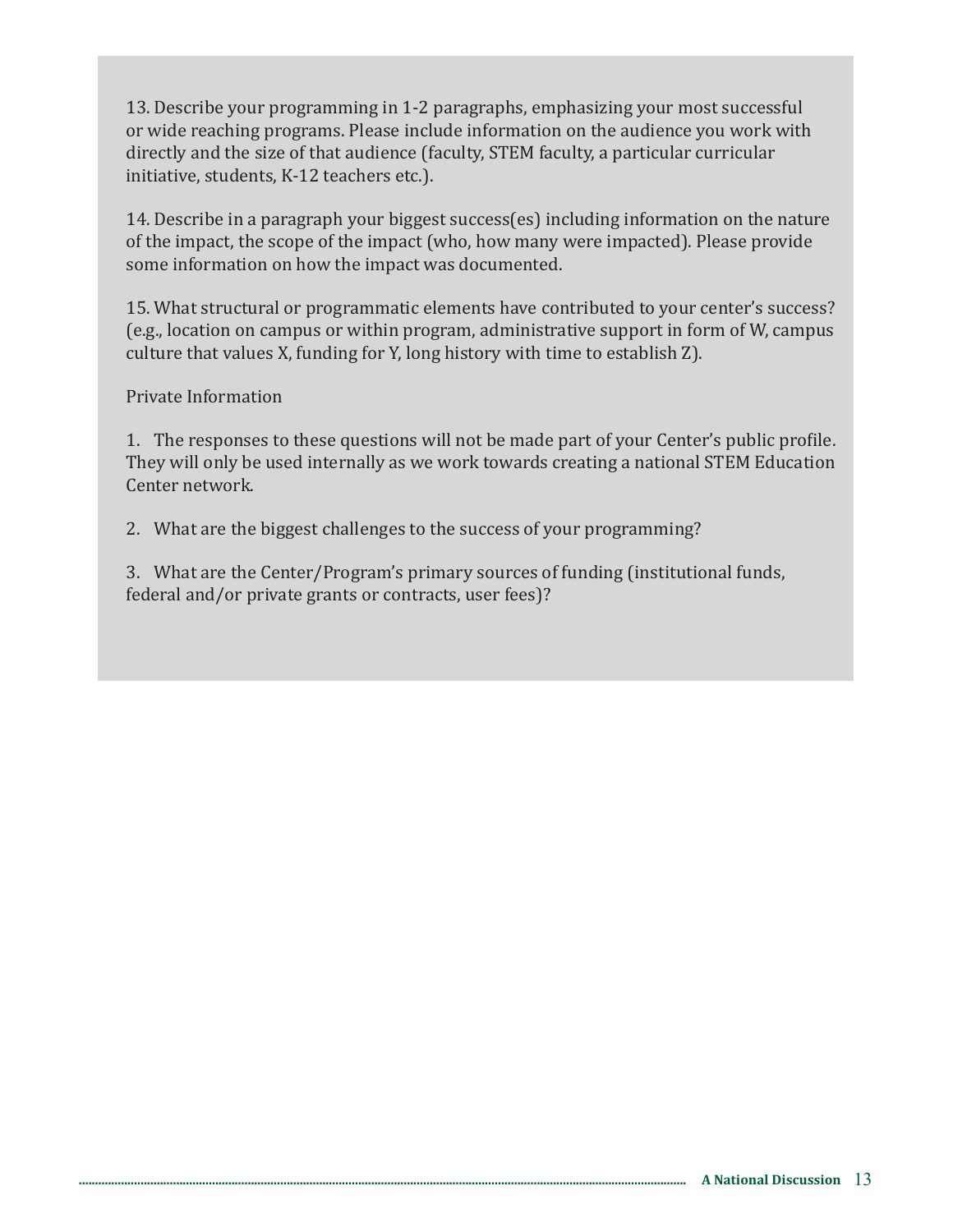# **Appendix B**

## **Preliminary Classification Scheme for STEM Education Centers**

The planning committee drafted a common classification scheme to describe centers based on the survey questions outlined in Appendix A.

#### **Sec. 1: Institution/Center Identification**

- Institution
- Center/Program Name
- Center URL
- Center/Program Director Name
- Center/Program Director Email

#### **Sec.2: Institutional Characteristics\***

- Carnegie Classification 2010: Basic
- Sector of institution
- Historically Black College or University
- Institution size
- Percent admitted total
- Grand total STEM degrees
- Percent of total enrollment that are American Indian or Alaska Native
- Percent of total enrollment that are Black or African American
- Percent of total enrollment that are Hispanic/Latino
- Percent of total enrollment that are Asian/Native Hawaiian/Pacific Islander
- Percent of total enrollment that are Asian
- Percent of total enrollment that are **White**
- Total enrollment
- Geographic region
- Degree of urbanization (Urban-centric locale)

#### **Sec. 3: Center Structure**

- Department or Administrative Unit (if applicable)
- Year the Center/Program was established
- Center's structure and size
- Is it an independent unit or is it a unit within another center?
- Is internal and/or external collaboration expected?
- Is it run by faculty or administrators?
- What is the size of the staff in FTE?
- What kinds of faculty, staff, and research positions exist?

#### **Sec. 4: Audiences Addressed**

- Undergrad (transformation)
- K-12 partnerships/prep
- Outreach
- Faculty development
- Research
- Other

#### **Sec. 5: Vision or Goals of Center**

- Course Transformation
- Student support for undergraduate and graduate students (Direct student services; Recruitment, retention; Diversity, Access)
- Faculty/Teacher support (Recruitment/ housing; Professional development)
- Program support
- Network establishment (internal/ external to campus)
- Program evaluation
- Research on teaching and learning
- Communication (internal/external)
- Policy (internal/external) (local/state/ national)
- Coordination of STEM-related NSF and other grants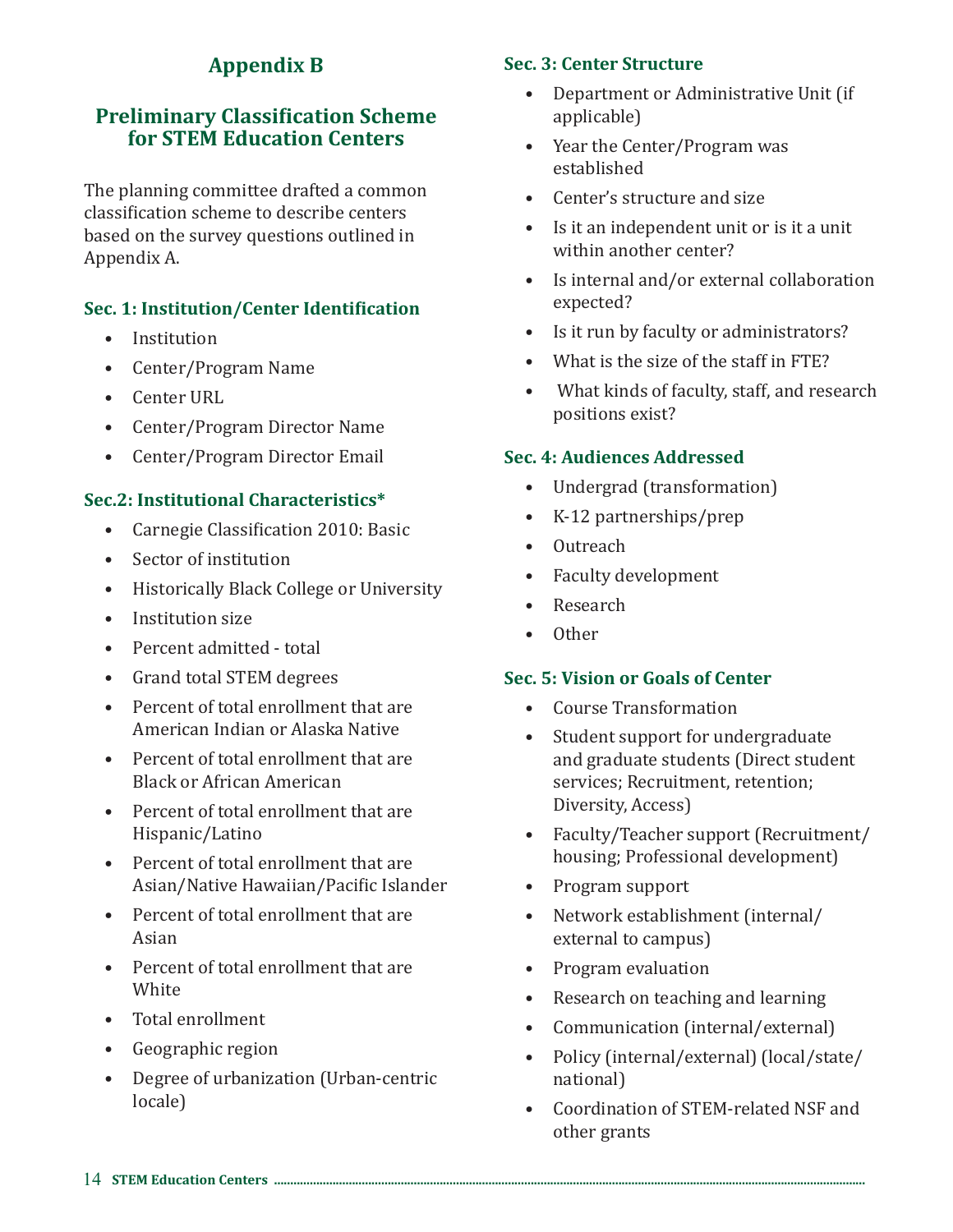• Specific curricular initiatives (K-12, undergraduate, educational technology)

#### **Sec. 6: Center Mechanisms/Approaches to Support Goals**

- Scholarly programs: (Seminar series; Graduate/undergraduate tracks in STEM education; Professional development workshops of students, staff, faculty)
- Incentives: (Fellowships/awards; Funding; Promotion/tenure; Public showcasing)
- Resources/services: (Funding/people for programmatic work; Evaluation of course, programs etc.; Advising/ PD; Staff support; Data management/ showcasing; Publicity, communication)
- Identity, space, language around STEM education: (Newsletters; Annual events)
- Networking: (Among existing people and programs doing work; Among levels of system (individual, department, campus administration); Between system and extramural stakeholders)

#### **Sec. 7: Center Successes and Metrics**

- Successful outcomes:
- Tied to Goals/Vision (Section 4)
- Audiences (Section 5)
- Mechanisms (Section 6)
- What metrics were used

#### **Sec. 8: Challenges**

• Private answers for challenges, e.g.,

Funding, Aligning Missions, Structure, Culture

#### **Sec. 9: Funding**

• Private answers for funding

\* U.S. Department of Education. Institute of Education Sciences, National Center for Education Statistics (2013). IPEDS Institutional Characteristics Survey. Retrieved from http://nces.ed.gov/ipeds/datacenter/ InstitutionByName.aspx.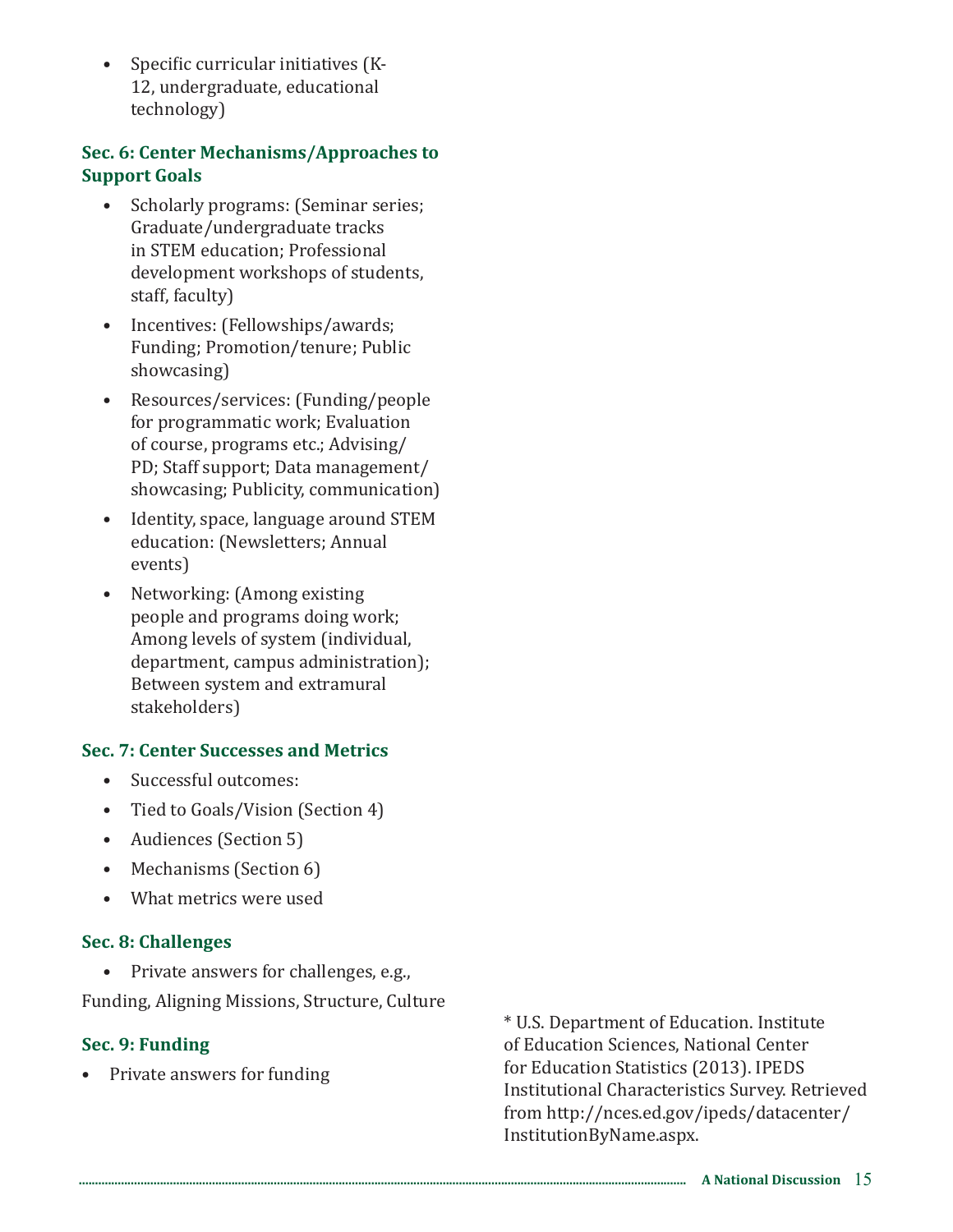# **Appendix C Workshop Agenda**

#### **Towards a National Network of University-based STEM Education Centers**

September 15-16, 2013 | Drury Hotel at the Arch, St. Louis, MO

#### **Sunday, September 15**

| $4:00 - 6:00$ pm  | Check in and registration in the hotel lobby                                                                                                                              |
|-------------------|---------------------------------------------------------------------------------------------------------------------------------------------------------------------------|
| $5:00 \text{ pm}$ | Reception and Icebreaker at Carmine's Restaurant                                                                                                                          |
| $6:00 - 8:00$ pm  | Dinner at Carmine's Restaurant                                                                                                                                            |
|                   | Workshop Goals and Objectives - Noah Finkelstein and Cathryn Manduca,<br><b>STEM Education Center Project Co-chairs</b>                                                   |
|                   | Dinner Address - Linda Slakey, Former Director of NSF's Division on<br>Undergraduate Education; Senior Advisor to AAU's Undergraduate STEM<br><b>Education Initiative</b> |

#### **Monday, September 16**

| $8:15$ am       | Setting the stage: Review of the day's plans and the web-based content<br>management system. Noah Finkelstein and Cathy Manduca                                                                                                                                                                                                                       |
|-----------------|-------------------------------------------------------------------------------------------------------------------------------------------------------------------------------------------------------------------------------------------------------------------------------------------------------------------------------------------------------|
| 8:30 - 10:00 am | Session A: Summary of Surveys/Profiles of STEM Education Centers                                                                                                                                                                                                                                                                                      |
|                 | Plenary session with summary presentation by Noah Finkelstein about<br>survey data and profiles and introduction of the idea of a classification<br>scheme for STEM Education Centers, followed by small group discussions<br>and Q&A.                                                                                                                |
|                 | Part A -- 30 minutes                                                                                                                                                                                                                                                                                                                                  |
|                 | Purpose: To create common ground among workshop participants about<br><b>STEM Education Centers.</b>                                                                                                                                                                                                                                                  |
|                 | Part B -- 60 minutes                                                                                                                                                                                                                                                                                                                                  |
|                 | Purpose: Small group discussions followed by Q&A to reach agreement/<br>consensus as to whether or not a detailed classification scheme of STEM<br>Education Centers would be needed, useful, or possible.                                                                                                                                            |
| 10:30-11:45 am  | Session B: Striking Innovations and Approaches to Working Within<br>Institutions                                                                                                                                                                                                                                                                      |
|                 | Purpose: While recognizing that all institutions face challenges in today's<br>economic climate, this session aims to identify novel ideas and approaches<br>to meeting STEM Education Centers' stated missions. The goal is to have a<br>set of examples of innovations in STEM Education Centers that align with<br>various missions and audiences. |
|                 | Groups self assigned (approx. 10 persons per group) based on their interest<br>in the innovations/approaches identified in the Center profiles:                                                                                                                                                                                                       |
|                 |                                                                                                                                                                                                                                                                                                                                                       |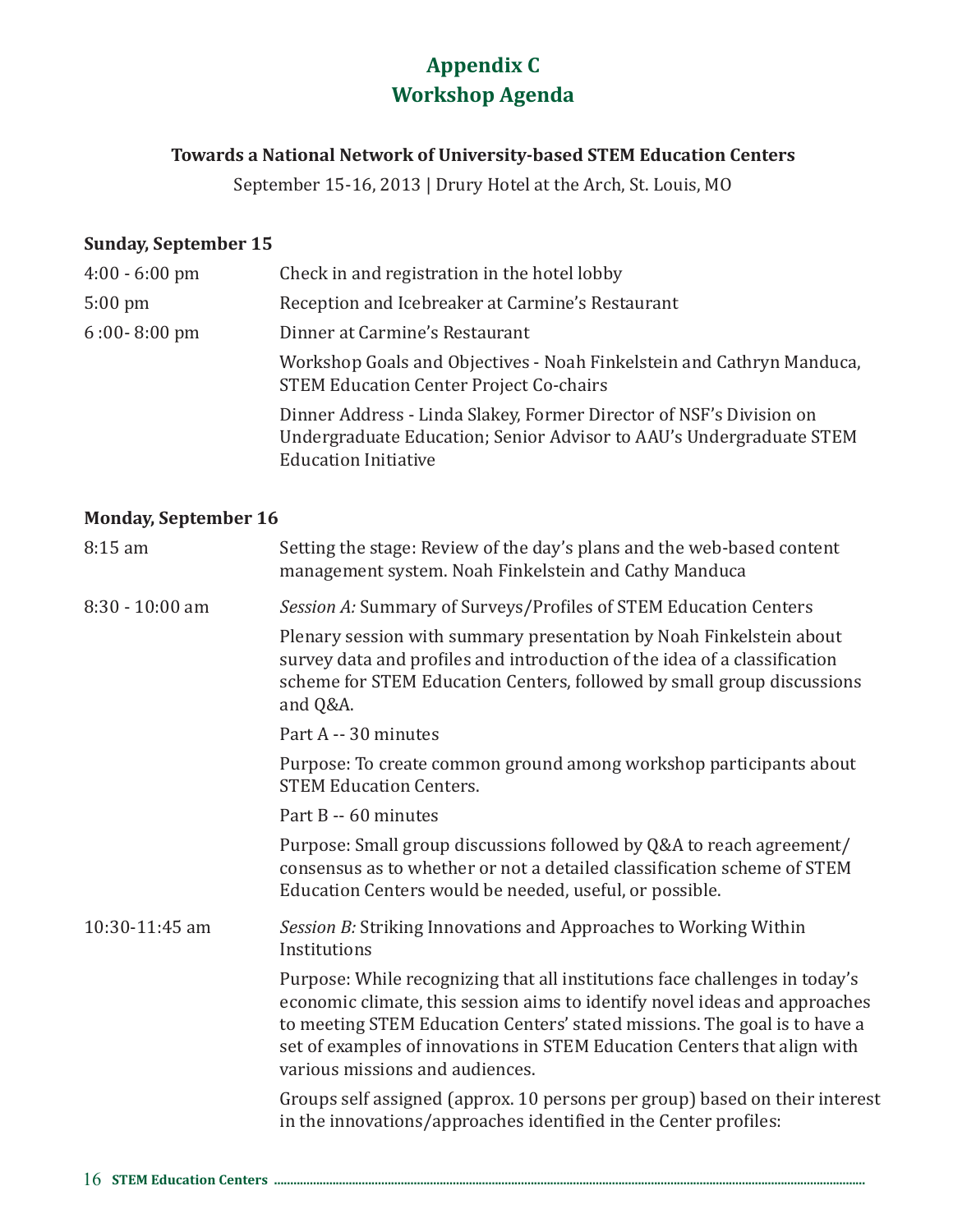|                   | Group A: Programming, e.g., scholarly programs, seminar series, graduate/<br>undergraduate tracks in STEM education, professional development<br>workshops of students, staff, and/or faculty.                                                                                                                                                                                                                                 |
|-------------------|--------------------------------------------------------------------------------------------------------------------------------------------------------------------------------------------------------------------------------------------------------------------------------------------------------------------------------------------------------------------------------------------------------------------------------|
|                   | Group B: Incentives, e.g., fellowships/awards; funding; promotion/tenure,<br>public showcasing of projects/programs/center.                                                                                                                                                                                                                                                                                                    |
|                   | Group C: Resources/services, e.g., funding/people for programmatic work;<br>evaluation of course/programs, etc.; advising/PD: staff support; data<br>management/showcasing/publicity, and communications.                                                                                                                                                                                                                      |
|                   | Group D: Identity/space, creating and disseminating language and<br>information about STEM education, e.g., newsletters, websites, blogs,<br>annual events.                                                                                                                                                                                                                                                                    |
|                   | Group E: Networking among existing people and programs doing work;<br>among levels of system (individual, department, campus administration);<br>and between system and extramural stakeholders.                                                                                                                                                                                                                               |
|                   | Three-minute group reports in plenary session                                                                                                                                                                                                                                                                                                                                                                                  |
| 11:45 - 12:45 pm  | Lunch                                                                                                                                                                                                                                                                                                                                                                                                                          |
| $12:45 - 1:45$ pm | Session C: Addressing the Challenges of Building Sustained Institutional<br><b>Support for STEM Education Centers</b>                                                                                                                                                                                                                                                                                                          |
|                   | Purpose: Survey results identify challenges and concerns that STEM<br>Education Centers face to reach greater understanding of strategies used to<br>build and sustain institutional support for STEM Education Centers.                                                                                                                                                                                                       |
|                   | Groups self-selected based on challenges of interest to them and capacity to<br>address those challenges. Group A -- Funding; Group B -- Aligning Missions;<br>Group C -- Structure; Group D -- Culture; Group E -- Miscellaneous                                                                                                                                                                                              |
| $1:45 - 2:00$ pm  | Three-minute group reports in plenary session                                                                                                                                                                                                                                                                                                                                                                                  |
| $2:15 - 4:15$ pm  | Session D: Moving forward: Creating a National Network of STEM<br><b>Education Centers?</b>                                                                                                                                                                                                                                                                                                                                    |
|                   | Purpose: If the consensus view is that STEM Education Centers do add<br>value both on campuses and as a network, we will discuss what needs to be<br>done and by whom. For example, is there a role for national organizations<br>like APLU, and if so, what should it be? The goal is to reach consensus as to<br>whether or not to proceed with follow-on projects and preliminary plans<br>and commitments to achieve them. |
| $2:15 - 2:30$ pm  | Brainstorm in plenary group to identify up to five big ideas                                                                                                                                                                                                                                                                                                                                                                   |
| $2:30 - 3:30$ pm  | Break out into five groups, each focusing on one detailed idea                                                                                                                                                                                                                                                                                                                                                                 |
| $3:30 \text{ pm}$ | Five-minute reports from Group Discussions in Session D                                                                                                                                                                                                                                                                                                                                                                        |
|                   | Purpose: Five-minute summaries from each group in Session D to ensure<br>that all ideas are shared with the full group.                                                                                                                                                                                                                                                                                                        |
| $4:15 \text{ pm}$ | Closing Remarks by Noah Finkelstein and Cathryn Manduca                                                                                                                                                                                                                                                                                                                                                                        |
| $4:30 \text{ pm}$ | Adjourn                                                                                                                                                                                                                                                                                                                                                                                                                        |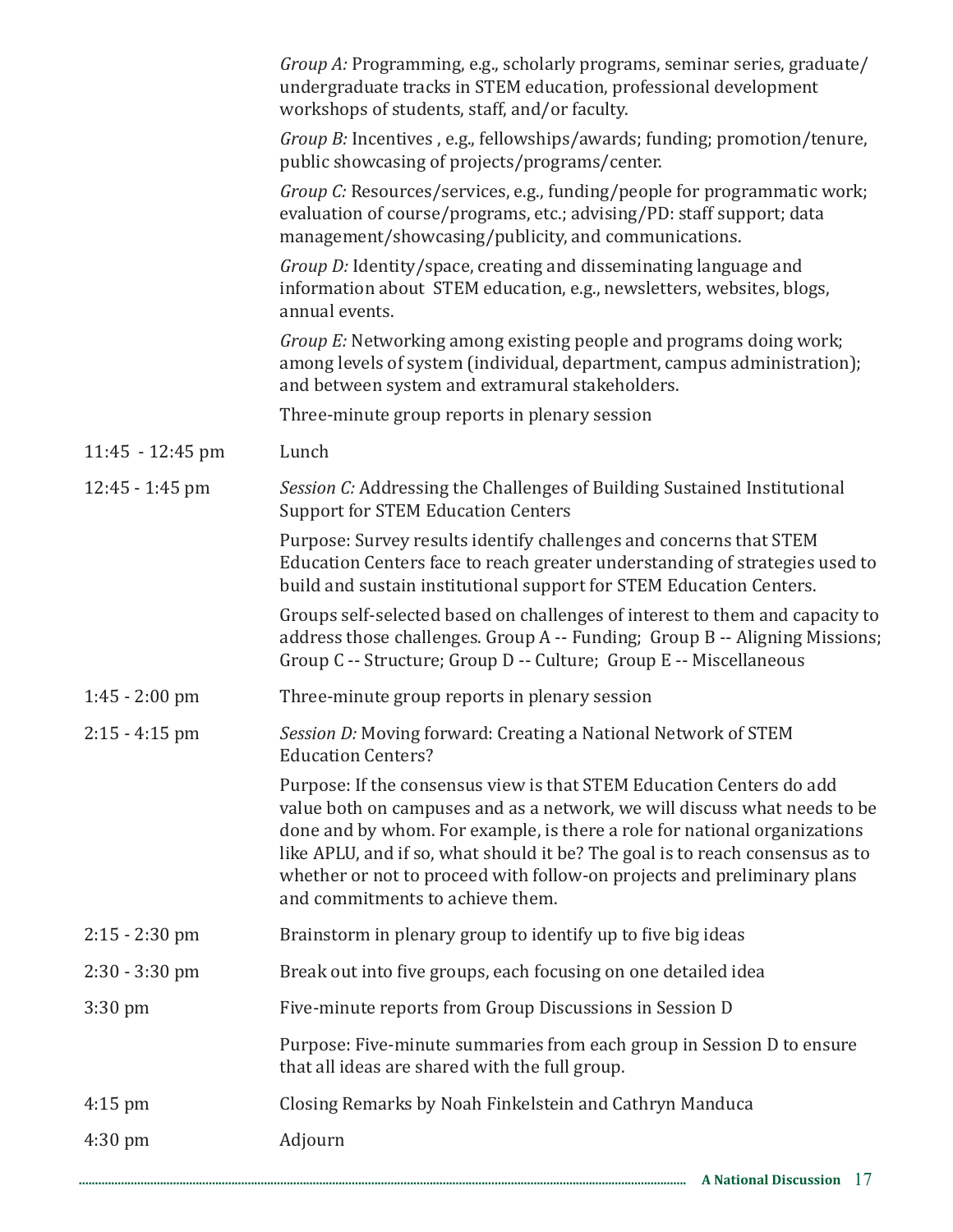# **Appendix D Workshop Participant Directory**

Paul Adams Fort Hays State University

Mary Besterfield-Sacre University of Pittsburgh

Wilella Burgess Purdue University

Steven Case University of Kansas

Angelo Collins East Carolina University

Ana Corbacho University of California, Davis

Dabney Dixon Georgia State University

Bonnie Dunbar University of Houston

Arthur Eisenkraft University of Massachusetts Boston

Noah Finkelstein University of Colorado Boulder

Scott Franklin Rochester Institute of Technology

Regina Frey Washington University in St. Louis

Laura Frost Florida Gulf Coast University

Emily Gaines University of Utah

Ed Geary Western Washington University

Howard Gobstein APLU

Katherine Hazelrigg APLU

Lynne Hehr University of Arkansas

Charles Henderson Western Michigan University

Eric Hsu San Francisco State University

Carla Johnson Purdue University

Paul Kennedy Colorado State University

Karen Kinsman University of New Mexico

Susan Kirkland Newsom University of Tennessee, Knoxville

Laird Kramer Florida International University

Jacqueline Leonard University of Wyoming

Jim Lewis University of Nebraska-Lincoln

Susan Magliaro Virginia Tech University

Cathy Manduca Carleton College

Gili Marbach-Ad University of Maryland College Park

W. Gary Martin Auburn University

Robert Mathieu University of Wisconsin

John McDaris Carleton College

Bob Midden Bowling Green State University Michael Odell University of Texas at Tyler

Mark Pauley University of Nebraska Omaha

Tershia Pinder-Grover University of Michigan

Amy Pratt Northwestern University

Patricia Pyke Boise State University

Bryan Rebar University of Oregon

Kacy Redd APLU

Julie Reinhart Saint Xavier University

Susan Renoe University of Missouri

Donna Gerardi Riordan DGR Strategies

Julie Risien Oregon State University

Gillian Roehrig University of Minnesota

David Slykhuis James Madison University

Jacqueline Spears Kansas State University

Marion Usselman Georgia Institute of Technology

Ann Marie VanDerZanden Iowa State University

Gabriela Weaver Purdue University

18 **STEM Education Centers ......................................................................................................................................................................................**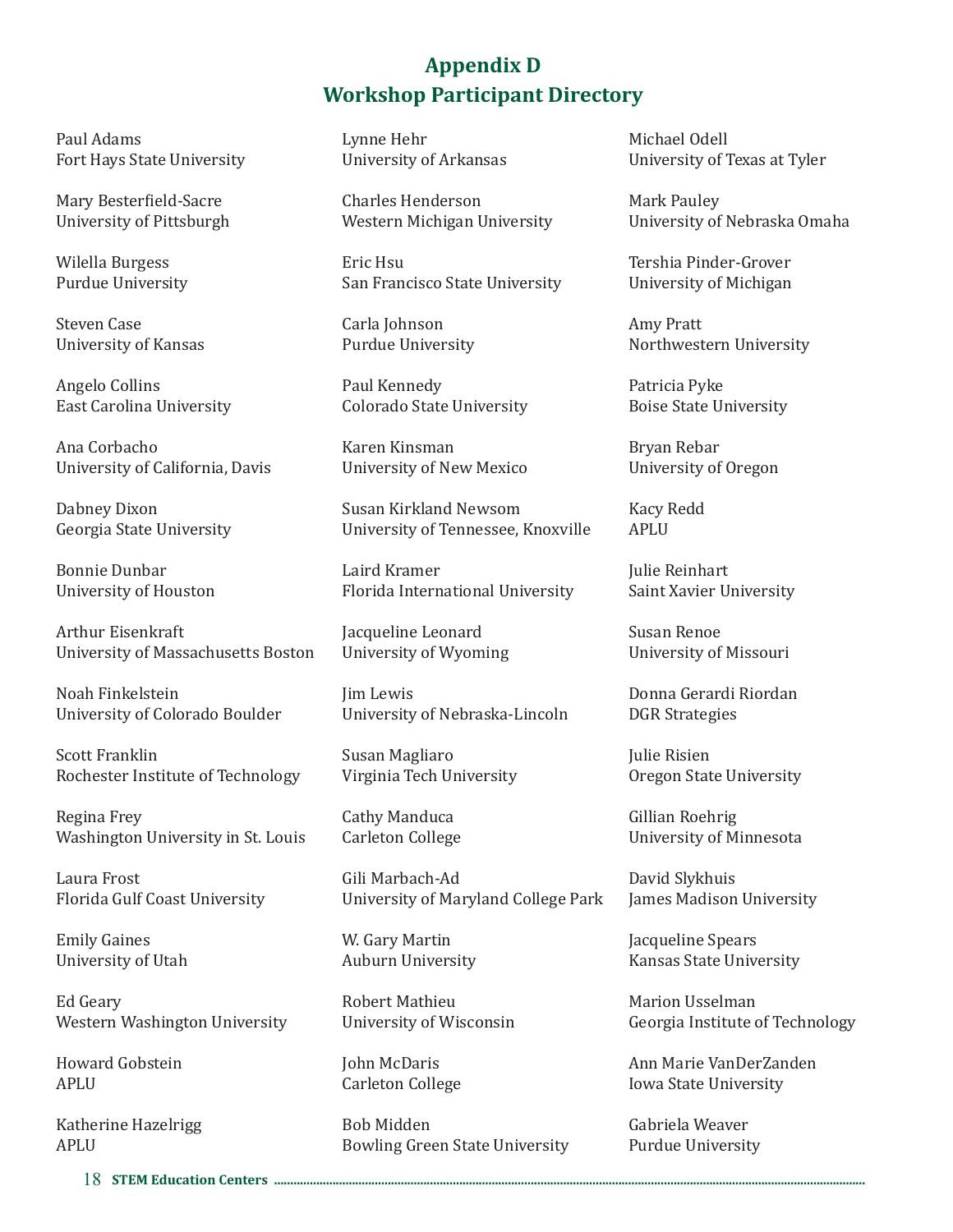#### **About the Author:**

**Donna Gerardi Riordan** is the founder of DGR Strategies, a consultancy focused on the teaching and learning of science and mathematics.

For inquiries about this work, please contact Kacy Redd, kredd@aplu.org.

#### **Acknowledgments:**

#### **STEM Education Center Planning Team**

#### **Planning Committee Co-Chairs**

Noah Finkelstein, PhD, Director, Center for STEM Learning, University of Colorado Boulder Cathryn A. Manduca, PhD, Director, Science Education Resource Center, Carleton College

#### **Planning Committee**

Steven Case, PhD, Director, Center for STEM Learning, University of Kansas Laird Kramer, PhD, Director, STEM Transformational Institute, Florida International University Robert Mathieu, PhD, Director, CIRTL Network, University of Wisconsin - Madison Nalini Nadkarni, PhD, Director, Center for Science and Mathematics Education, University of Utah Ann Marie VanDerZanden, PhD, Director, Center for Excellence in Learning and Teaching, Iowa State University

#### **Project Director**

Donna Gerardi Riordan, DGR Strategies

#### **APLU Staff**

Howard Gobstein, Executive Vice President

Katherine Hazelrigg, Program Assistant and Communications Coordinator

Kacy Redd, PhD, Director, Science and Mathematics Education Policy

#### **Carleton College, Science Education Resource Center (SERC)**

Molly Kent, Geoscience Education and Evaluation Associate

John McDaris, Geoscience Education Associate

#### **Other assistance**

Emily Gaines-Crockett, Informal Science Education Program Manager, Center for Science and Mathematics Education, University of Utah

This work was supported in part by a grant from the Alfred P. Sloan Foundation to the Association of Public and Landgrant Universities (#2013-5-12 SLS) to examine the need and value of establishing a robust network and communication among university-based STEM Education Centers to contribute to transforming undergraduate science, technology, engineering, and mathematics education. Any opinions, findings, and conclusions or recommendations expressed in this material are those of the authors and do not necessarily reflect the views of the Alfred P. Sloan Foundation.

This project is a component of APLU's Science and Mathematics Teacher Imperative, a consortium of 132 of APLU's public research universities, and 13 university systems that is working to transform middle and high school science, technology, engineering, and mathematics (STEM) education by preparing a new generation of world-class science and mathematics teachers. Collectively, SMTI members prepare more than 8,000 science and mathematics teachers annually – making it the largest STEM new teacher initiative in the country. For more information about SMTI, visit **http://www. APLU.org/SMTI**, or contact Kacy Redd, director, science and mathematics education policy, kredd@aplu.org.

#### **Suggested Citation:**

Riordan, Donna Gerardi (2014). *STEM education centers: a national discussion.* APLU/SMTI Paper 8. Washington, DC: Association of Public and Land-grant Universities.